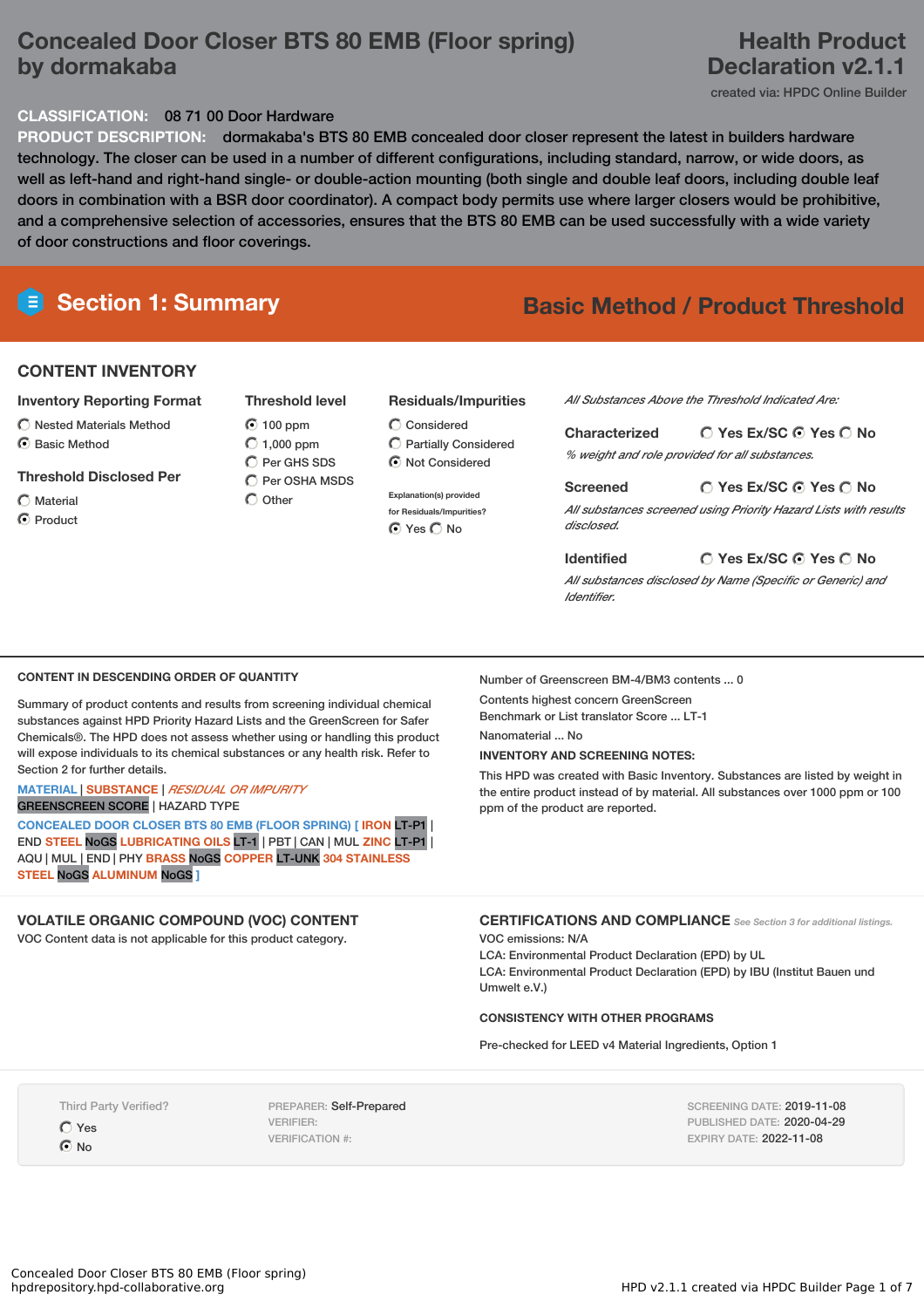This section lists contents in a product based on specific threshold(s) and reports detailed health information including hazards. This HPD *uses the inventory method indicated above, which is one of three possible methods:*

- *Basic Inventory method with Product-level threshold.*
- *Nested Material Inventory method with Product-level threshold*
- *Nested Material Inventory method with individual Material-level thresholds*

Definitions and requirements for the three inventory methods and requirements for each data field can be found in the HPD Open *Standard version 2.1.1, available on the HPDC website at: [www.hpd-collaborative.org/hpd-2-1-1-standard](https://www.hpd-collaborative.org/hpd-2-1-1-standard)*

# **CONCEALED DOOR CLOSER BTS 80 EMB (FLOOR SPRING)**

PRODUCT THRESHOLD: 100 ppm **RESIDUALS AND IMPURITIES CONSIDERED:** No

RESIDUALS AND IMPURITIES NOTES: This HPD was created with Basic Inventory. Substances are listed by weight in the entire product instead of by material. All substances over 1000 ppm or 100 ppm of the product are reported.

OTHER PRODUCT NOTES: -

| <b>IRON</b>                                                    |                                              |                                   |                                      | ID: 7439-89-6                                  |  |
|----------------------------------------------------------------|----------------------------------------------|-----------------------------------|--------------------------------------|------------------------------------------------|--|
| HAZARD SCREENING METHOD: Pharos Chemical and Materials Library |                                              |                                   | HAZARD SCREENING DATE: 2019-11-08    |                                                |  |
| %: $54.02 - 54.02$                                             | $Gs: LT-P1$                                  | RC: Both                          | NANO: No                             | ROLE: Closer body                              |  |
| HAZARD TYPE                                                    | AGENCY AND LIST TITLES                       | WARNINGS                          |                                      |                                                |  |
| <b>ENDOCRINE</b>                                               | <b>TEDX - Potential Endocrine Disruptors</b> |                                   | <b>Potential Endocrine Disruptor</b> |                                                |  |
| SUBSTANCE NOTES: <b>none</b>                                   |                                              |                                   |                                      |                                                |  |
| <b>STEEL</b>                                                   |                                              |                                   |                                      | ID: 12597-69-2                                 |  |
| HAZARD SCREENING METHOD: Pharos Chemical and Materials Library |                                              | HAZARD SCREENING DATE: 2019-11-08 |                                      |                                                |  |
| %: $37.14 - 37.14$                                             | GS: NoGS                                     | RC: Both                          | NANO: No                             | ROLE: Closer body                              |  |
| <b>HAZARD TYPE</b>                                             | AGENCY AND LIST TITLES                       | WARNINGS                          |                                      |                                                |  |
| None found                                                     |                                              |                                   |                                      | No warnings found on HPD Priority Hazard Lists |  |
| SUBSTANCE NOTES: Steel alloy                                   |                                              |                                   |                                      |                                                |  |
|                                                                |                                              |                                   |                                      |                                                |  |
| <b>LUBRICATING OILS</b>                                        |                                              |                                   |                                      | ID: 74869-22-0                                 |  |
| HAZARD SCREENING METHOD: Pharos Chemical and Materials Library |                                              |                                   | HAZARD SCREENING DATE: 2019-11-08    |                                                |  |
| %: 4.07                                                        | $G.S. LT-1$                                  | RC: None                          | NANO: No                             | ROLE: Hydraulic fluid                          |  |
|                                                                |                                              |                                   |                                      |                                                |  |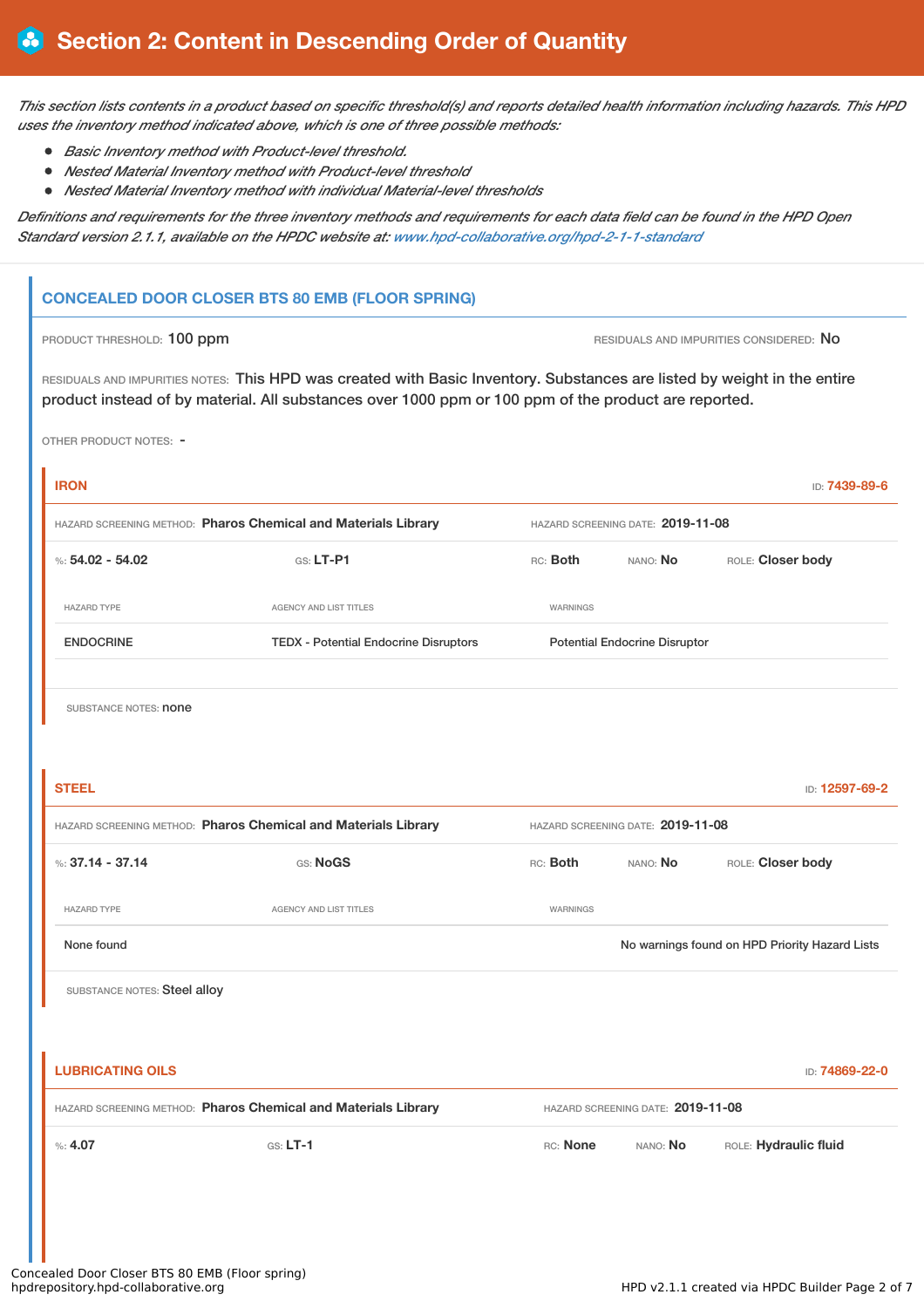| <b>HAZARD TYPE</b> | <b>AGENCY AND LIST TITLES</b>     | WARNINGS                                                                                          |
|--------------------|-----------------------------------|---------------------------------------------------------------------------------------------------|
| <b>PBT</b>         | EC - CEPA DSL                     | Persistent, Bioaccumulative and inherently Toxic (PBITH) to<br>humans                             |
| <b>CANCER</b>      | EU - GHS (H-Statements)           | H350 - May cause cancer                                                                           |
| <b>CANCER</b>      | <b>EU - REACH Annex XVII CMRs</b> | Carcinogen Category 2 - Substances which should be<br>regarded as if they are Carcinogenic to man |
| <b>MULTIPLE</b>    | ChemSec - SIN List                | CMR - Carcinogen, Mutagen &/or Reproductive Toxicant                                              |
| <b>CANCER</b>      | EU - Annex VI CMRs                | Carcinogen Category 1B - Presumed Carcinogen based on<br>animal evidence                          |
| <b>CANCER</b>      | GHS - Australia                   | H350 - May cause cancer                                                                           |

SUBSTANCE NOTES: Hydraulic fluid used to regulate door closing speed. Users operating the door are not exposed to the oil, which is fully contained by the metal encasement of the closer. As such, the actual risks associated with the closer's installation and use in a building are minimal and the listed hazards can be deemed irrelevant to the end-user.

| <b>ZINC</b>                                                    |                                                |                                                             |                                   | ID: 7440-66-6                                               |
|----------------------------------------------------------------|------------------------------------------------|-------------------------------------------------------------|-----------------------------------|-------------------------------------------------------------|
| HAZARD SCREENING METHOD: Pharos Chemical and Materials Library |                                                |                                                             | HAZARD SCREENING DATE: 2019-11-08 |                                                             |
| %2.75                                                          | $G.S. LT-P1$                                   | RC: None                                                    | NANO: No                          | ROLE: Closer body                                           |
| <b>HAZARD TYPE</b>                                             | <b>AGENCY AND LIST TITLES</b>                  | WARNINGS                                                    |                                   |                                                             |
| <b>ACUTE AQUATIC</b>                                           | EU - GHS (H-Statements)                        |                                                             | H400 - Very toxic to aquatic life |                                                             |
| <b>CHRON AQUATIC</b>                                           | EU - GHS (H-Statements)                        | H410 - Very toxic to aquatic life with long lasting effects |                                   |                                                             |
| <b>MULTIPLE</b>                                                | German FEA - Substances Hazardous to<br>Waters | Class 2 - Hazard to Waters                                  |                                   |                                                             |
| <b>ENDOCRINE</b>                                               | <b>TEDX</b> - Potential Endocrine Disruptors   | <b>Potential Endocrine Disruptor</b>                        |                                   |                                                             |
| PHYSICAL HAZARD (REACTIVE)                                     | EU - GHS (H-Statements)                        | H250 - Catches fire spontaneously if exposed to air         |                                   |                                                             |
| PHYSICAL HAZARD (REACTIVE)                                     | EU - GHS (H-Statements)                        | may ignite spontaneously                                    |                                   | H260 - In contact with water releases flammable gases which |
|                                                                |                                                |                                                             |                                   |                                                             |

SUBSTANCE NOTES: Die-cast closer components. The hazards associated with zinc are dependent upon the form in which zinc is provided. As zinc is inert upon receipt by dormakaba and unlikely to leach from the closer into the environment, the risk of exposure to zinc components is negligible and the listed hazards ca be deemed irrelevant to the end-user.

| <b>BRASS</b>                                                   |                               |          |                                   | ID: 12597-71-6                                 |  |  |
|----------------------------------------------------------------|-------------------------------|----------|-----------------------------------|------------------------------------------------|--|--|
| HAZARD SCREENING METHOD: Pharos Chemical and Materials Library |                               |          | HAZARD SCREENING DATE: 2019-11-08 |                                                |  |  |
| %: $1.16 - 1.16$                                               | GS: NoGS                      | RC: Both | NANO: No                          | ROLE: Closer body                              |  |  |
| <b>HAZARD TYPE</b>                                             | <b>AGENCY AND LIST TITLES</b> | WARNINGS |                                   |                                                |  |  |
| None found                                                     |                               |          |                                   | No warnings found on HPD Priority Hazard Lists |  |  |
|                                                                |                               |          |                                   |                                                |  |  |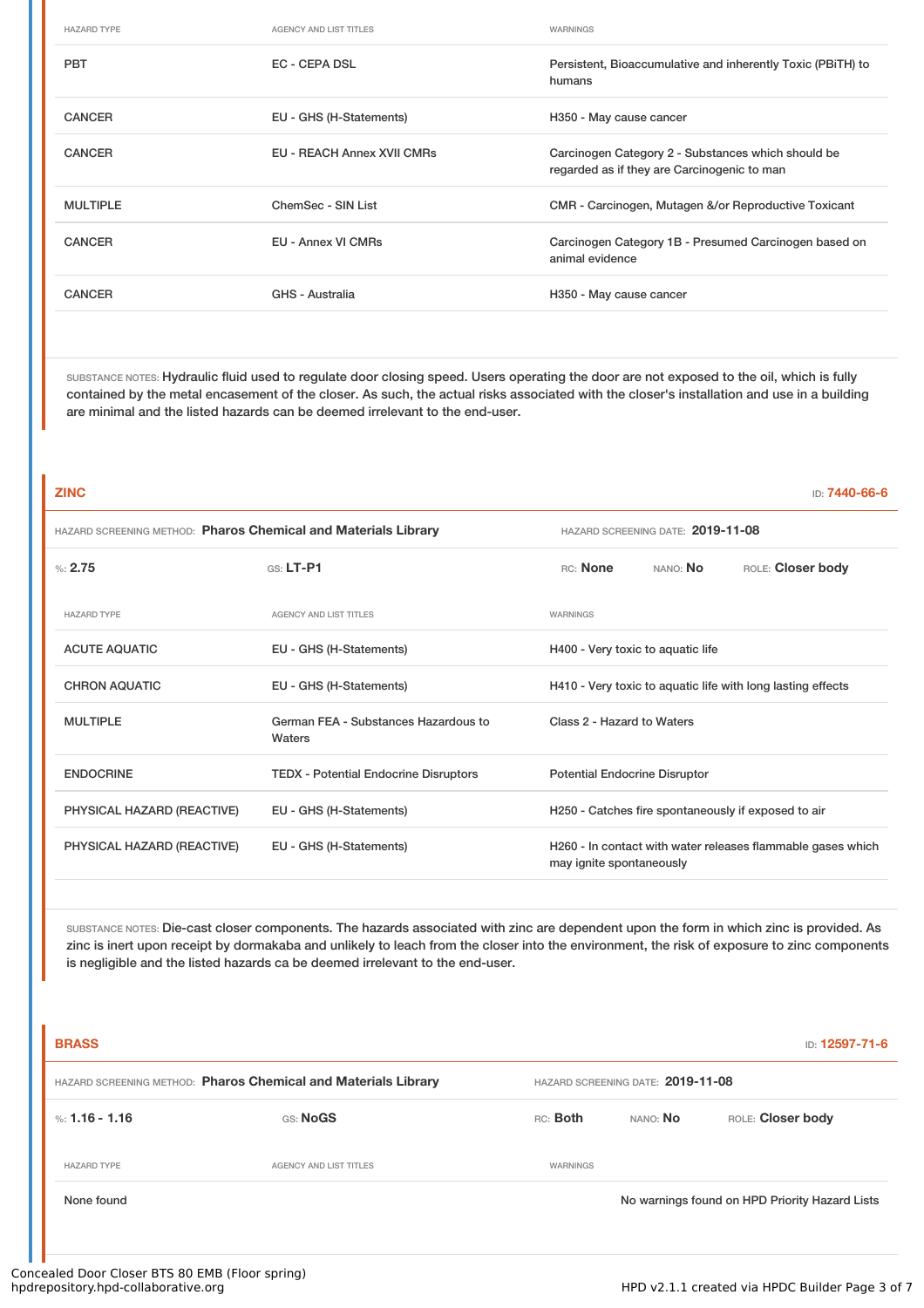| <b>COPPER</b>                                                  |                               |          |                                   | ID: 7440-50-8                                  |  |  |
|----------------------------------------------------------------|-------------------------------|----------|-----------------------------------|------------------------------------------------|--|--|
| HAZARD SCREENING METHOD: Pharos Chemical and Materials Library |                               |          | HAZARD SCREENING DATE: 2019-11-08 |                                                |  |  |
| %: $0.48 - 0.48$                                               | GS: LT-UNK                    | RC: Both | NANO: No                          | ROLE: Electrical cable                         |  |  |
| <b>HAZARD TYPE</b>                                             | <b>AGENCY AND LIST TITLES</b> | WARNINGS |                                   |                                                |  |  |
| None found                                                     |                               |          |                                   | No warnings found on HPD Priority Hazard Lists |  |  |
| SUBSTANCE NOTES: <b>none</b>                                   |                               |          |                                   |                                                |  |  |
|                                                                |                               |          |                                   |                                                |  |  |
| <b>304 STAINLESS STEEL</b>                                     |                               |          |                                   | ID: 12597-68-1                                 |  |  |
| HAZARD SCREENING METHOD: Pharos Chemical and Materials Library |                               |          | HAZARD SCREENING DATE: 2019-11-08 |                                                |  |  |
| %: $0.24 - 0.24$                                               | GS: NoGS                      | RC: Both | NANO: No                          | ROLE: Screws                                   |  |  |
|                                                                |                               |          |                                   |                                                |  |  |

HAZARD TYPE **AGENCY AND LIST TITLES** WARNINGS

None found Now arrings found on HPD Priority Hazard Lists

SUBSTANCE NOTES: **none** 

| <b>ALUMINUM</b><br>ID: 91728-14-2                              |                        |                                   |          |                                                |  |
|----------------------------------------------------------------|------------------------|-----------------------------------|----------|------------------------------------------------|--|
| HAZARD SCREENING METHOD: Pharos Chemical and Materials Library |                        | HAZARD SCREENING DATE: 2019-11-08 |          |                                                |  |
| % 0.14                                                         | GS: NoGS               | RC: Both                          | NANO: No | ROLE: Closer body                              |  |
| <b>HAZARD TYPE</b>                                             | AGENCY AND LIST TITLES | WARNINGS                          |          |                                                |  |
| None found                                                     |                        |                                   |          | No warnings found on HPD Priority Hazard Lists |  |

SUBSTANCE NOTES: The hazards associated with aluminum are dependent upon the form in which aluminum is provided. As aluminum is inert upon receipt by dormakaba and unlikely to leach from the product into the environment, the risk of exposure to aluminum components is negligible and the listed hazards can be deemed irrelevant to the end-user.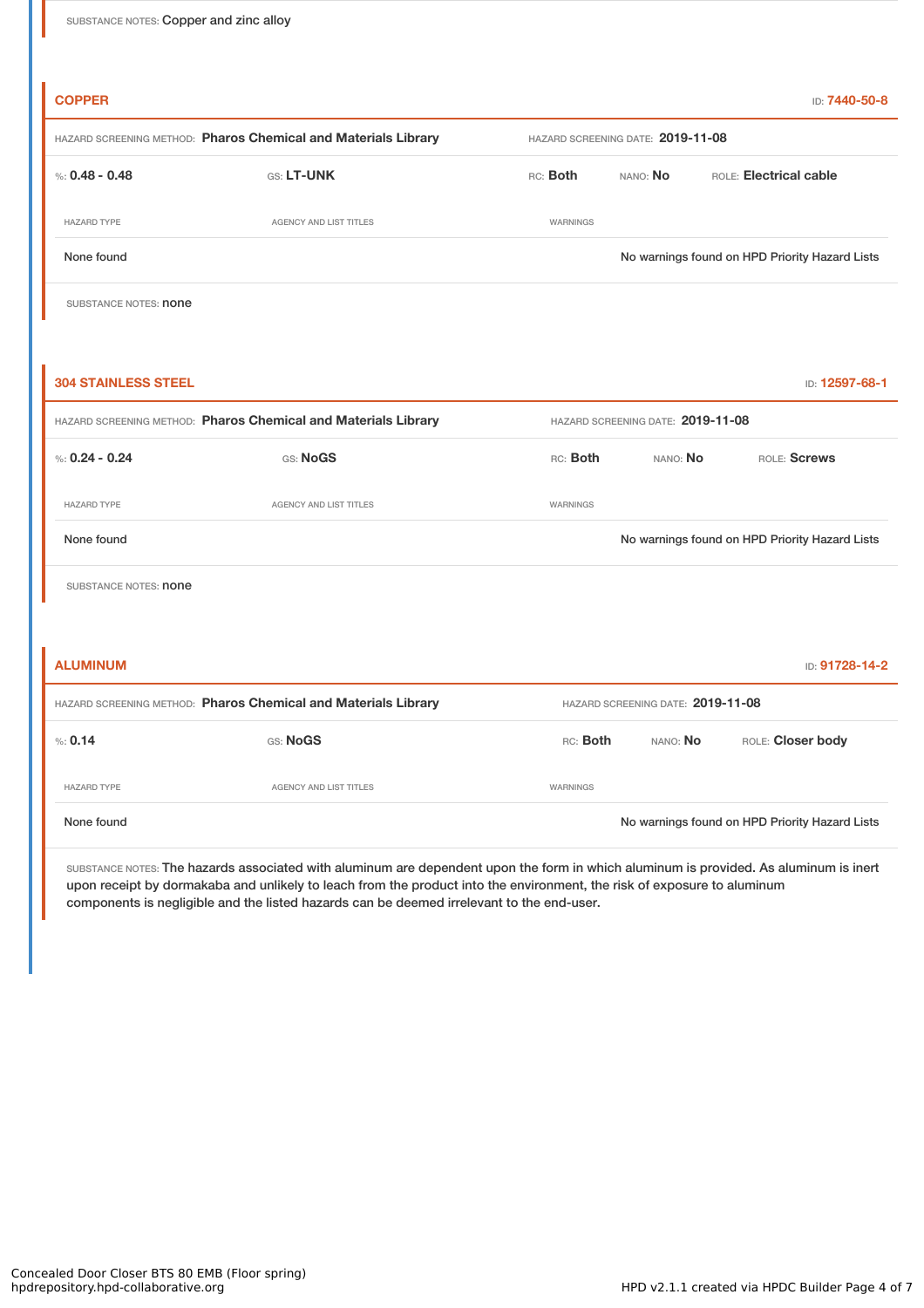This section lists applicable certification and standards compliance information for VOC emissions and VOC content. Other types of *health or environmental performance testing or certifications completed for the product may be provided.*

| <b>VOC EMISSIONS</b>                                          | N/A                           |                     |                       |  |  |
|---------------------------------------------------------------|-------------------------------|---------------------|-----------------------|--|--|
| CERTIFYING PARTY: Self-declared<br>APPLICABLE FACILITIES: N/A | ISSUE DATE: $2018 - 12$<br>12 | <b>EXPIRY DATE:</b> | CERTIFIER OR LAB: N/A |  |  |
| <b>CERTIFICATE URL:</b>                                       |                               |                     |                       |  |  |

CERTIFICATION AND COMPLIANCE NOTES: This HPD is for a product that is NOT liquid/wet applied

| <b>LCA</b>                                                                                                                                                                                                                                                                                           |                                                                                                        | <b>Environmental Product</b><br><b>Declaration (EPD) by UL</b> |                                                                                                  |  |
|------------------------------------------------------------------------------------------------------------------------------------------------------------------------------------------------------------------------------------------------------------------------------------------------------|--------------------------------------------------------------------------------------------------------|----------------------------------------------------------------|--------------------------------------------------------------------------------------------------|--|
| CERTIFYING PARTY: Third Party<br>APPLICABLE FACILITIES: dormakaba facilities Germany<br><b>CERTIFICATE URL:</b><br>https://www.dormakaba.com/resource/blob/17110/df90867ecea0d80b4c1f71528153e42e/epd-<br>ule-bts-80-bts-80-emb-rts-80-emb-en-data.pdf<br><b>CERTIFICATION AND COMPLIANCE NOTES:</b> | <b>ISSUE</b><br>DATE:<br>$2014 -$<br>$10 - 28$                                                         | <b>EXPIRY</b><br>DATE:<br>$2019 -$<br>$10-27$                  | <b>CERTIFIER OR</b><br>LAB: UL<br>Environment                                                    |  |
| <b>LCA</b>                                                                                                                                                                                                                                                                                           | <b>Environmental Product</b><br><b>Declaration (EPD) by IBU</b><br>(Institut Bauen und<br>Umwelt e.V.) |                                                                |                                                                                                  |  |
| CERTIFYING PARTY: Third Party<br>APPLICABLE FACILITIES: dormakaba facilities Germany<br><b>CERTIFICATE URL:</b><br>https://www.dormakaba.com/resource/blob/17208/9ab605c371019a723122bd5fd818a436/epd-<br>bts-%2080---bts-80-emb---rts-80-emb-en-data.pdf                                            | <b>ISSUE</b><br>DATE:<br>$2014 -$<br>$10 - 28$                                                         | <b>EXPIRY</b><br>DATE:<br>$2019 -$<br>$10 - 27$                | <b>CERTIFIER</b><br>OR LAB:<br>Institut<br><b>Bauen</b><br>und<br><b>Umwelt</b><br>e.V.<br>(IBU) |  |

CERTIFICATION AND COMPLIANCE NOTES:

# **Section 4: Accessories**

This section lists related products or materials that the manufacturer requires or recommends for installation (such as adhesives or fasteners), maintenance, cleaning, or operations. For information relating to the contents of these related products, refer to their *applicable Health Product Declarations, if available.*

No accessories are required for this product.

# **Section 5: General Notes**

dormakaba has resulted from the merger of the two well-established brands Dorma and Kaba, both known for their expertise in the area of smart and secure access solutions. Together we stand for more than 150 years of security

Concealed Door Closer BTS 80 EMB (Floor spring)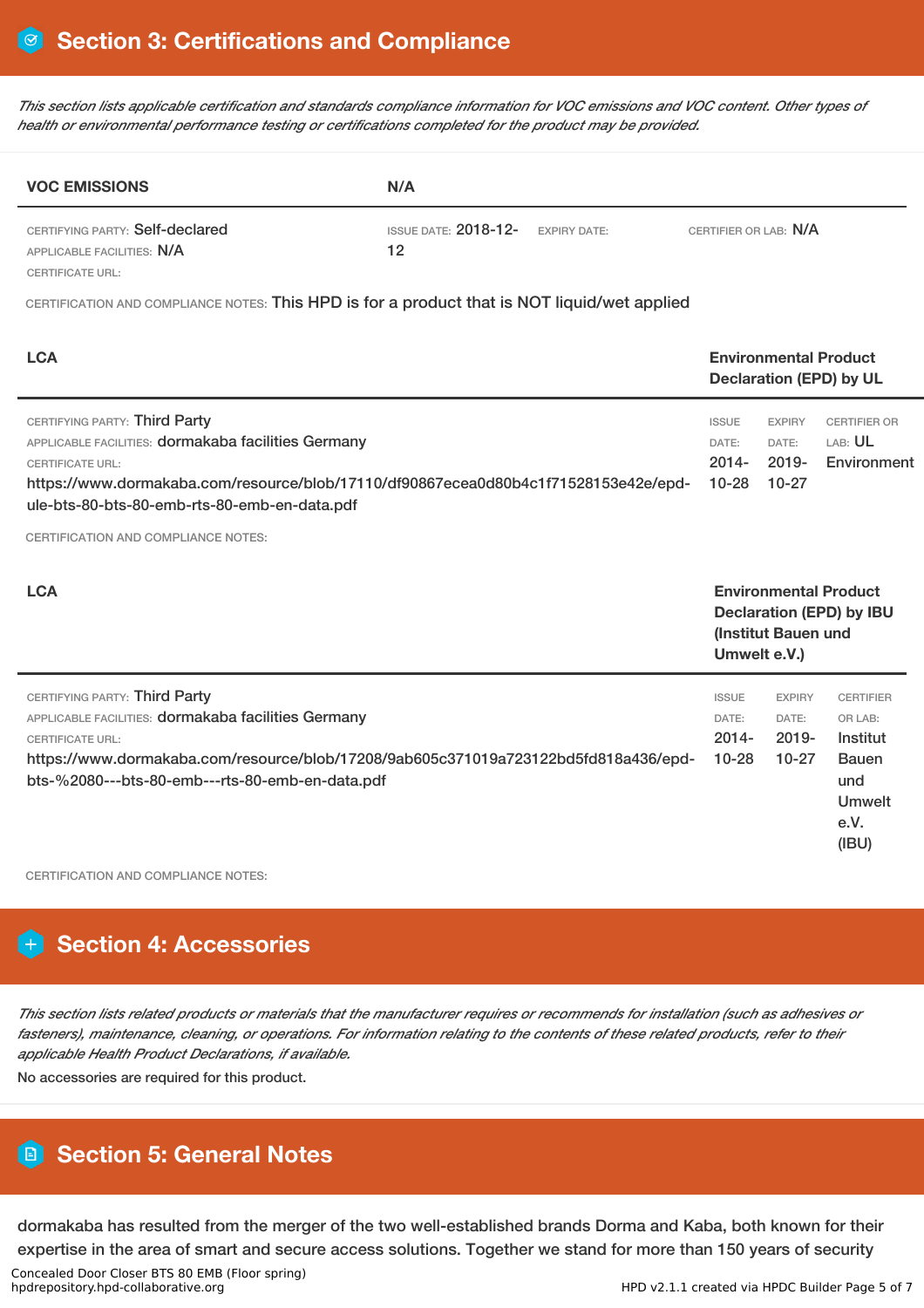and reliability. Our master brand dormakaba stands for our offering of products, solutions and services for secure access to buildings and rooms from a single source. Our global brand power supports us to become the trusted industry leader. For more information, please go to: www.dormakaba.com. The information contained in this HPD is to be used only as a voluntary information on our products. dormakaba makes no representation or warranty as to the completeness or accuracy of the information contained herein. The products and specifications set forth in this HPD are subject to change without notice and dormakaba disclaims any and all liability for such changes. The information contained herein is provided without warranties of any kind, either express or implied, and dormakaba disclaims any and all liability for typographical, printing, or production errors or changes affecting the specifications contained herein. dormakaba DISCLAIMS ALL WARRANTIES, EXPRESS OR IMPLIED, INCLUDING, BUT NOT LIMITED TO, THE IMPLIED WARRANTIES OF MERCHANTABILITY AND FITNESS FOR A PARTICULAR PURPOSE. IN NO EVENT WILL dormakaba BE LIABLE FOR ANY INCIDENTAL, INDIRECT OR CONSEQUENTIAL DAMAGES ARISING FROM THE SALE OR USE OF ANY PRODUCT. All sales of products shall be subject to dormakaba's applicable General Terms and Conditions, a copy of which will be provided by your local dormakaba organisation upon request.